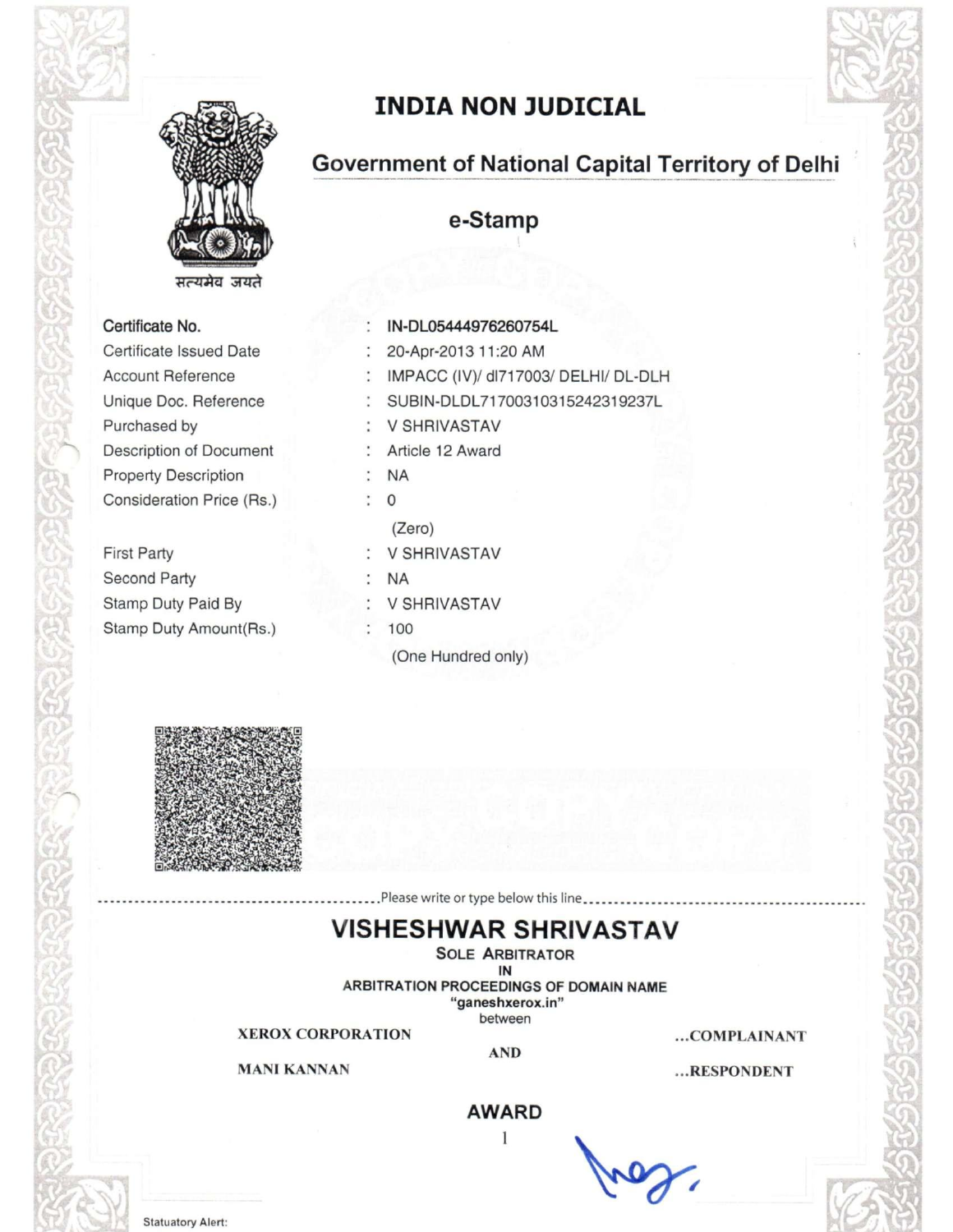1. This Arbitral Tribunal was constituted by nomination of undersigned as the Arbitrator in the aforesaid proceeding vide communication by NIXI and accordingly this Tribunal issued notice to the parties on 25/03/2013. However, while checking the records of the proceedings, this Tribunal found that there is nothing on record which shows that the copy of the complaint has been supplied to the Respondents and also there was no Power of Attorney/ Board Resolution of Complainant Corporation in favour of Mr.Manish Gupta, the person who has affixed his signatures on the Complaint. Further, one Law Firm M/s Fidus Law Chambers had been mentioned but no Vakalatnama or PoA was annexed. Accordingly vide the aforesaid communication this Tribunal directed the Complainants to either supply proof of dispatch of the hard copy of the complaint to the respondent or send a copy of their complaint to the Respondents vide Courier and also send a duly authorized Power of Attorney in favour of Mr.Manish Gupta, along with a Vakalatnama / PoA of M/s Fidus Law Chambers.

2

May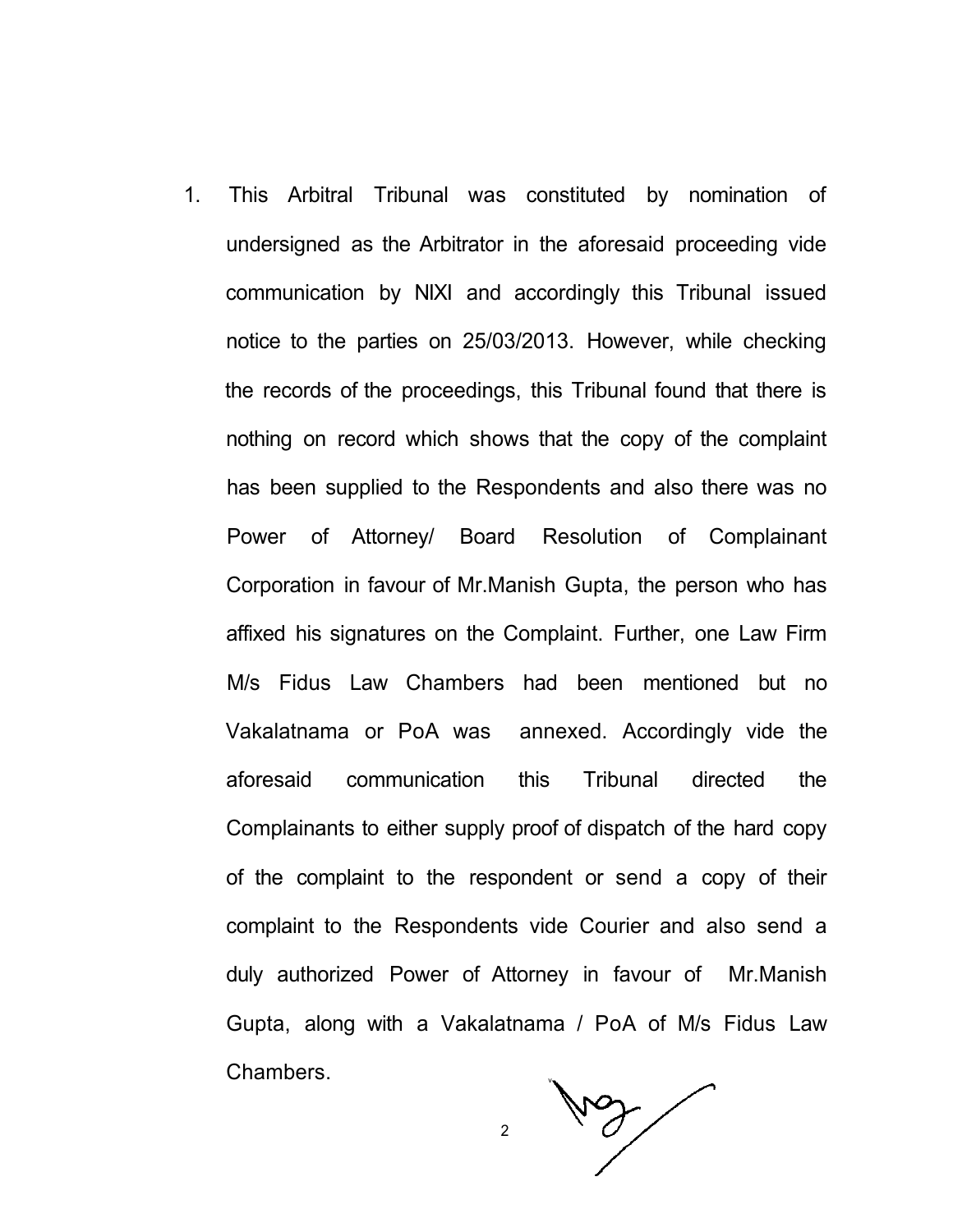- 2. That compliance of the order was done by the Complainants vide their letter dated 01/04/2013 by email and sent the hard copy by courier received on 04/04/2013 which had a courier receipt dated 02/04/2013 of M/s Blue Dart waybill No.13816144650. On tracking it showed " Consignee's address incomplete & contact customer service" by the courier company. Hence, this Tribunal vide order dated 05/04/2013 directed the Respondent to send their correct and complete postal address within 3 days by email.
- 3. That this Tribunal noticed that the Respondents have not sent any email / communication notifying their new address hence on 11/04/2013 vide its order the Tribunal reserved the order.
- 4. In view of this, this Tribunal holds that the Respondents are fully aware of the present proceedings and are deliberately not joining the same.

res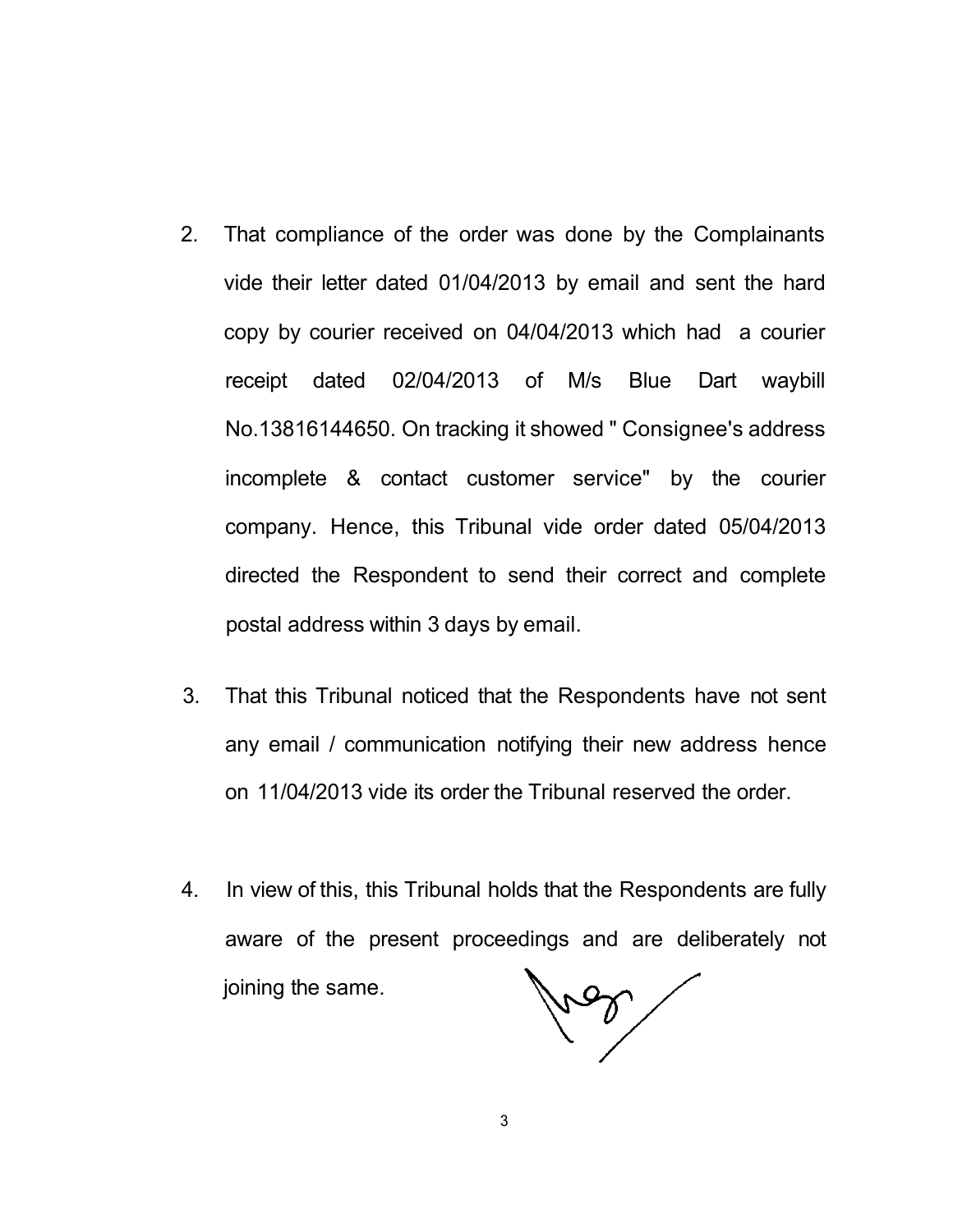5. In view of these peculiar facts and circumstances of the present matter and also in view of INDRP this Tribunal accordingly proceeds in the matter as per the material available before it.

### **CLAIM**

- 6. The claim as put forward by the complainant is briefly as under:
	- A. It is claimed that the Complainant, Xerox Corporation, is a company incorporated under the laws of USA, having its principal place of business at 45 Glover Avenue, Norwalk, Connecticut 06856-4505, USA and that Mr. Manish Gupta is the authorised signatory for the Complainant. That it is further stated that the Complainant is a US\$22 billion technology and services Fortune 500 company with operations spread over more than 160 countries and 140,000 employees worldwide offering pre-eminent and widely accepted array of innovative document solutions, services and systems, including photocopiers, printers, digital presses, publishing systems, facsimile machines, multifunction devices, toners, paper, ink,

200

**4**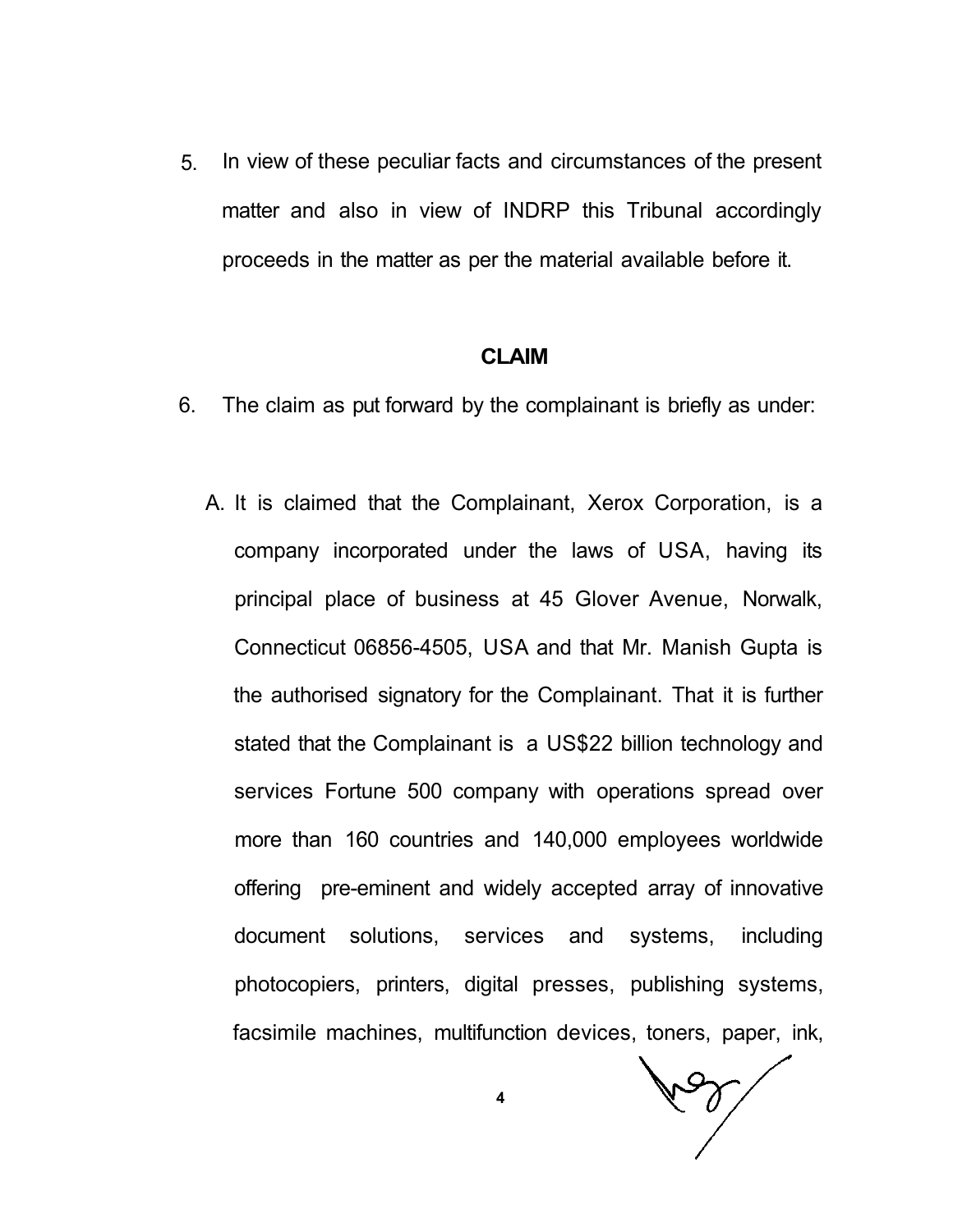associated supplies, software and support specially designed for office and production printing environments. It is also claimed that the Complainant's business globally is carried out under its well-known and iconic trademark/trade name 'XEROX' and its association with the trademark XEROX dates back to the year 1948 when no such word was known or in use. Ever since its adoption, the Complainant has extensively and continuously used the said trademark worldwide, including in India, where it has directly carried out operations through its Indian subsidiary, Xerox India Limited, since 1983.

B. It is further claimed that the Complainant also operates the website [http://www.xerox.com f](http://www.xerox.com)rom the United States and accessible around the world and has held and operated the said domain name since January 9, 1986 besides having registered / pending registration trade marks globally. Reliance is placed on **Annexure-A and Annexure B Colly**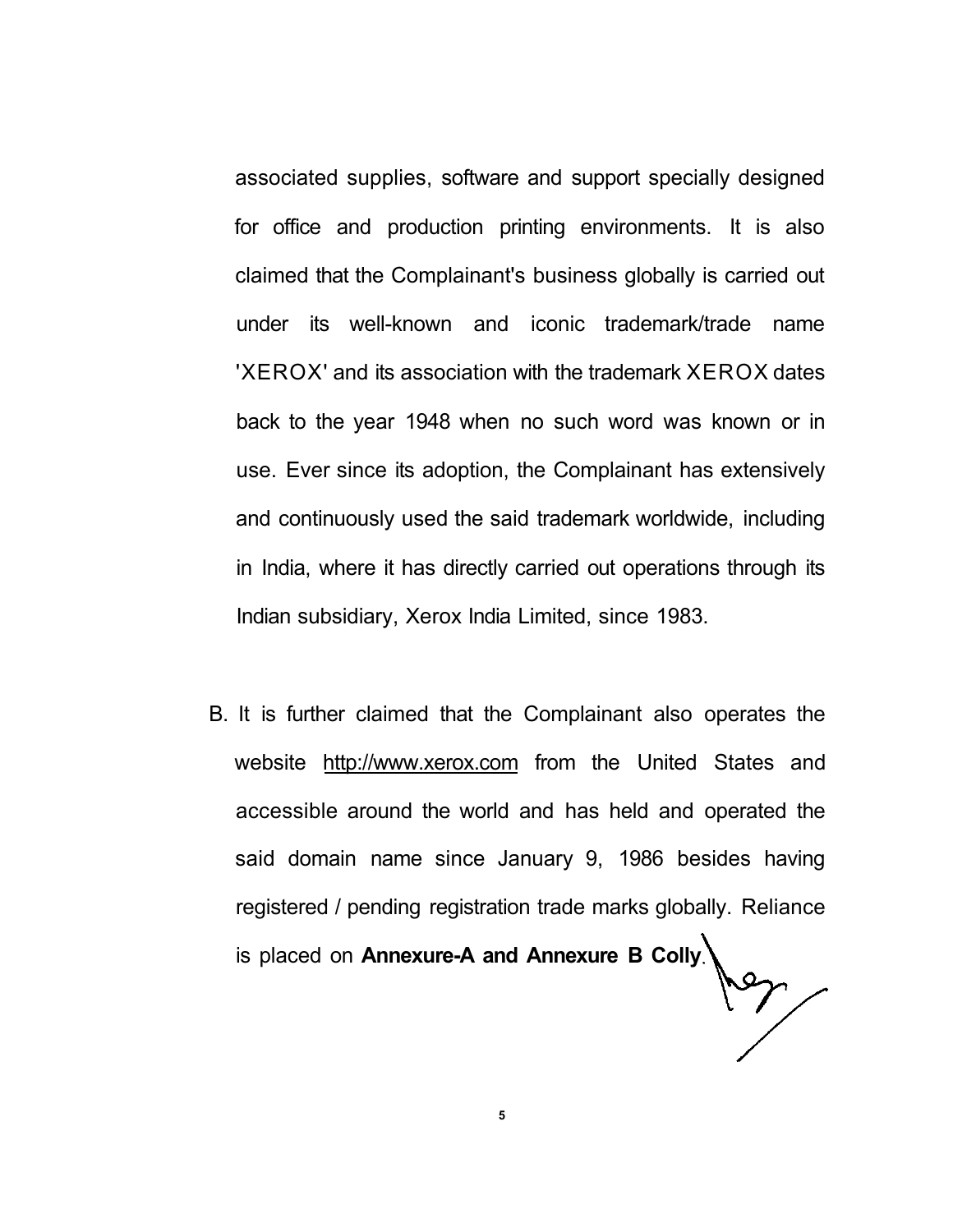C. It is alleged that around the month of August, 2012, the Complainant was made aware of the existence of domain name <http://www.ganeshxerox.in>and on visiting this website, the Complainant noted that the said URL redirects to another website [http://www.xeroxpoint.in w](http://www.xeroxpoint.in)hich allegedly advertises 'Xeroxworld', which appears to be a brand/ trade name of photocopiers/ printers/ multifunction devices and/or related services on the lead page. Further the said page also contains a list of 'Other Sites' (which also redirect to [http://www.xeroxpoint.in\)](http://www.xeroxpoint.in) and links to sections titled 'About Us', 'Services', 'Price List', 'Contact Us' and 'Search'. The Claimants allege that none of these links are accessible and appear to be dead links. Reliance is placed on **Annexure-C.**  It is further stated that the domain name details for the website [http://www.ganeshxerox.in,](http://www.ganeshxerox.in) including the results of WHOIS Lookup Search on the .IN Registry website, are displayed on **Annexure-D (Colly.)** and the contact details of the Respondent, are as under: *f* 

Mani Kannan

 $\sqrt{2}$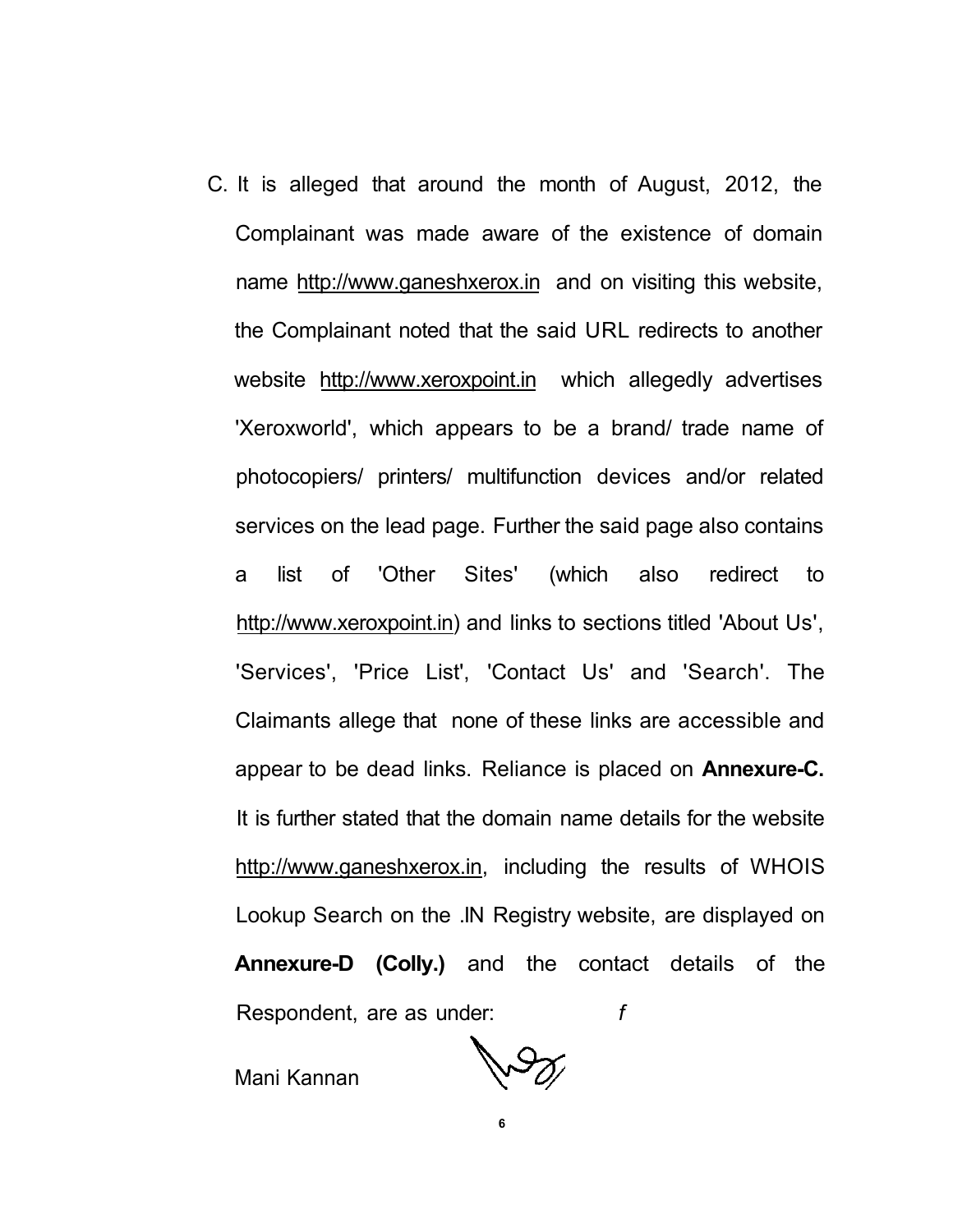Quick2soft Technologies Postal Address 1: Renga Road, Alwarpet, Chennai -600 028. Email: [quick2soft@qmail.com](mailto:quick2soft@qmail.com)

- D. It is alleged that following the discovery of the activities of the Respondent, the Complainant, through its Indian subsidiary Xerox India Limited, sent a legal notice dated August 24, 2012 to the Respondent, outlining the legal rights of the Complainant in the trademark XEROX and calling on the Respondent to cease and desist from using the trademark/trade name XEROX and thus violating the rights of the Complainant therein. Upon receiving no response to the said notice, the Complainant sent another legal notice to the Respondent at its alternate address on September 25, 2012, reiterating the contents of the earlier notice and requesting a response to the same by October 1, 2012. Reliance is placed on **Annexure-E (Colly.).**
- E. The complainant states that the impugned domain name/URL [http://www.ganeshxerox.in w](http://www.ganeshxerox.in)hich is registered and used by the Respondent directly uses the trademark/trade name XEROX

 $\overline{7}$ 

her !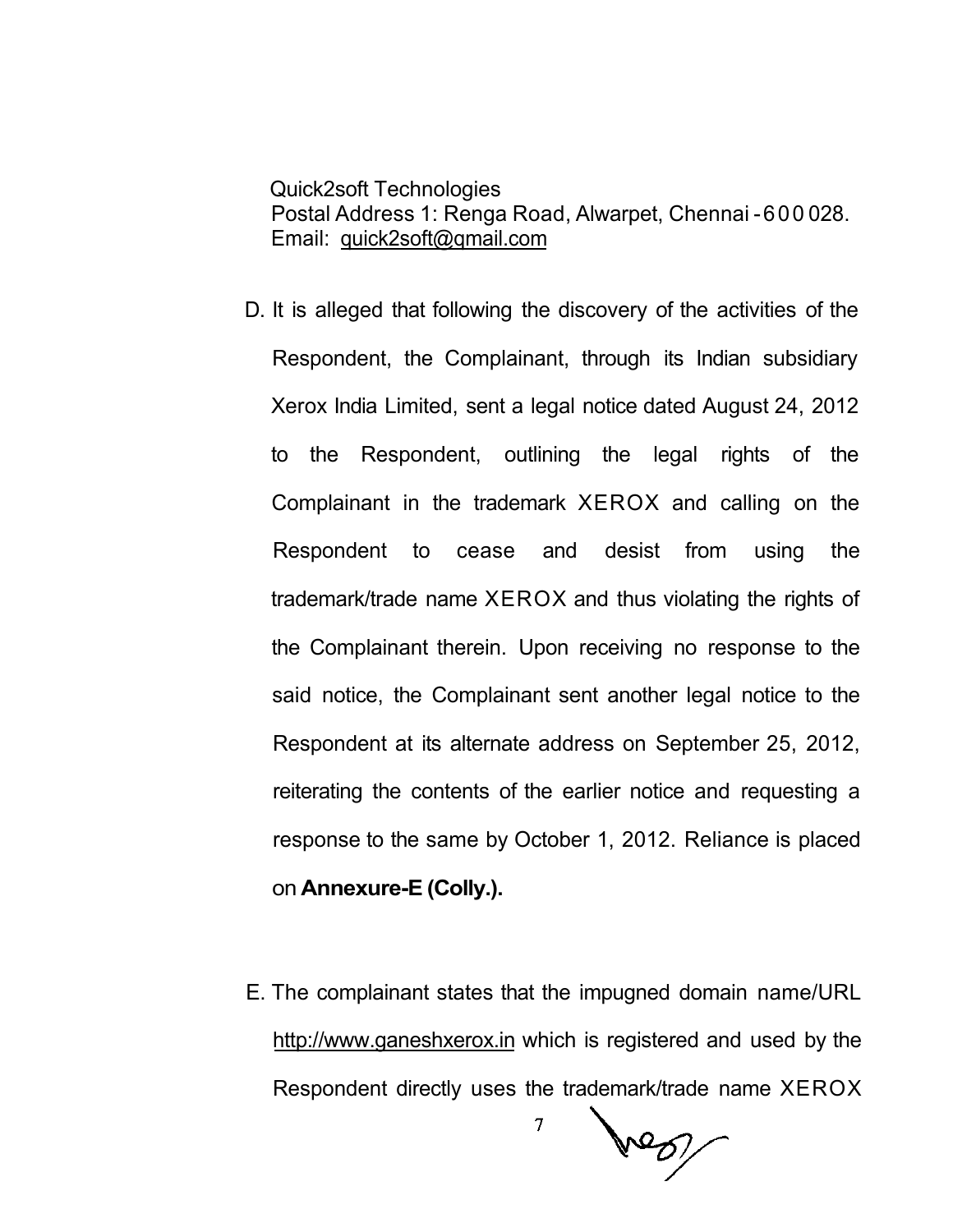as one of the operative words and this trademark/trade name is identical to that of the registered trademark XEROX of the Complainant and as a consequence of the impugned domain name/URL being identical to the registered trademark of the Complainant as well as being extremely similar to the international website of the Complainant <http://www.xerox.com> operated by the Complainant, ordinary internet users are likely to be confused by the presence of the impugned domain name/URL on the internet ostensibly offering goods and services similar/identical to that of the Complainant and thus cause loss of business and reputation to the Complainant.

F. Further the Complainant emphasize that being the registered proprietor of the trademark XEROX and the continuous user of the same for several decades it is their sole and genuine in the trademark/trade name XEROX and the Respondent, who allegedly carries out business in photocopiers/ printers/ multifunction devices and/or related services, by registering the impugned domain name/URL is blatantly seeking to cash

 $\sqrt{20}$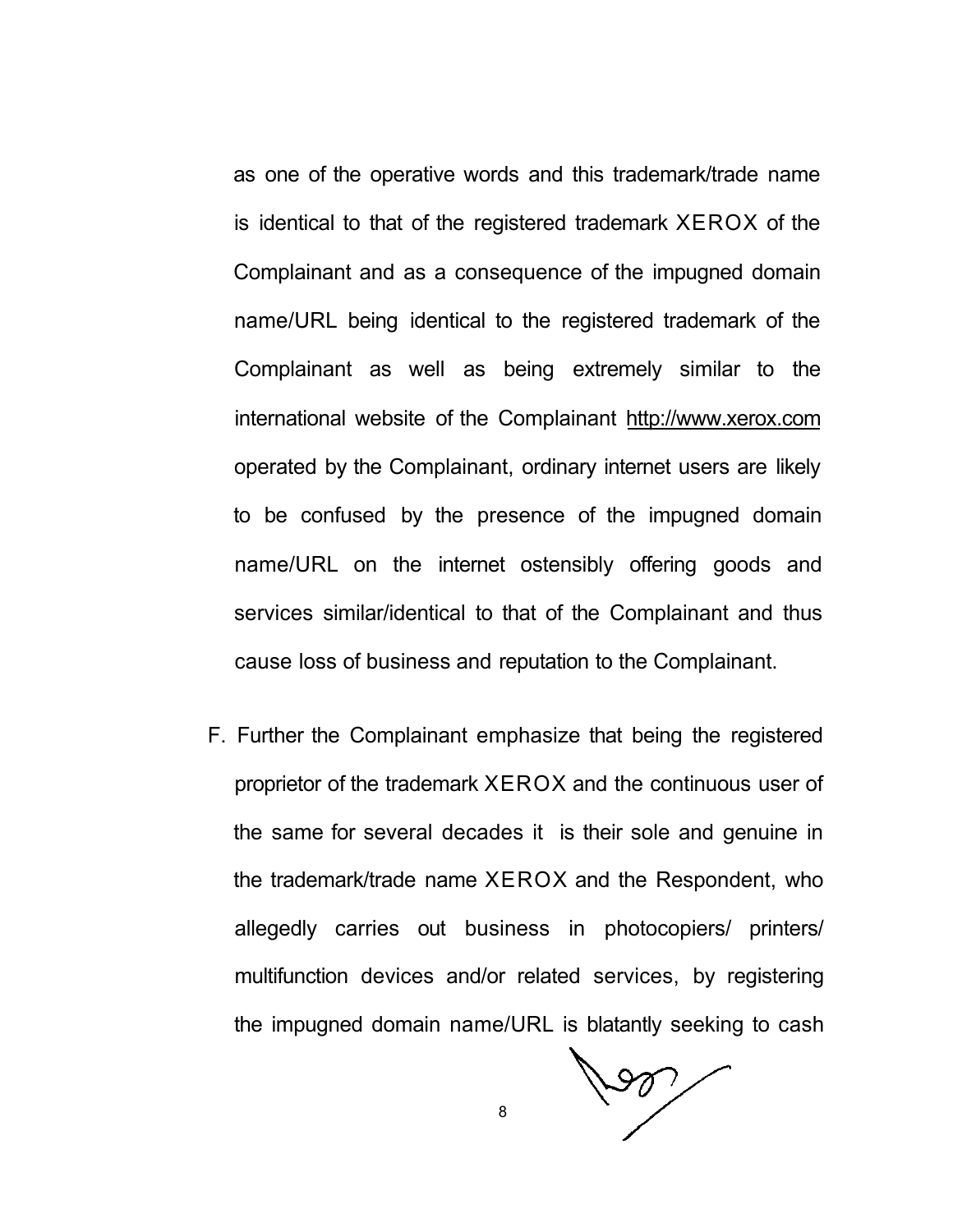in on the brand value and reputation of the Complainant's trademark XEROX for personal gain.

- G. It is stated that the impugned domain name/URL has been registered by the Respondent despite having no affiliation, past or present, with the Complainant thus the Respondent has no legitimate rights or interests in respect of the impugned domain name/URL.
- H. It is stressed that the said domain name/URL has been created recently on May 26, 2012 and that the Respondent also runs several other websites, all of which feature identical content and use the Complainant's trademark XEROX or some confusingly similar word(s)/name(s) clearly prompts the conclusion that the Respondent and that the same has been done purely for the purpose of promoting the Respondent's own business and causing loss of business and reputation to the Complainant and therefore, the registration and use of the impugned domain name/URL by the Respondent is clearly in

bad faith.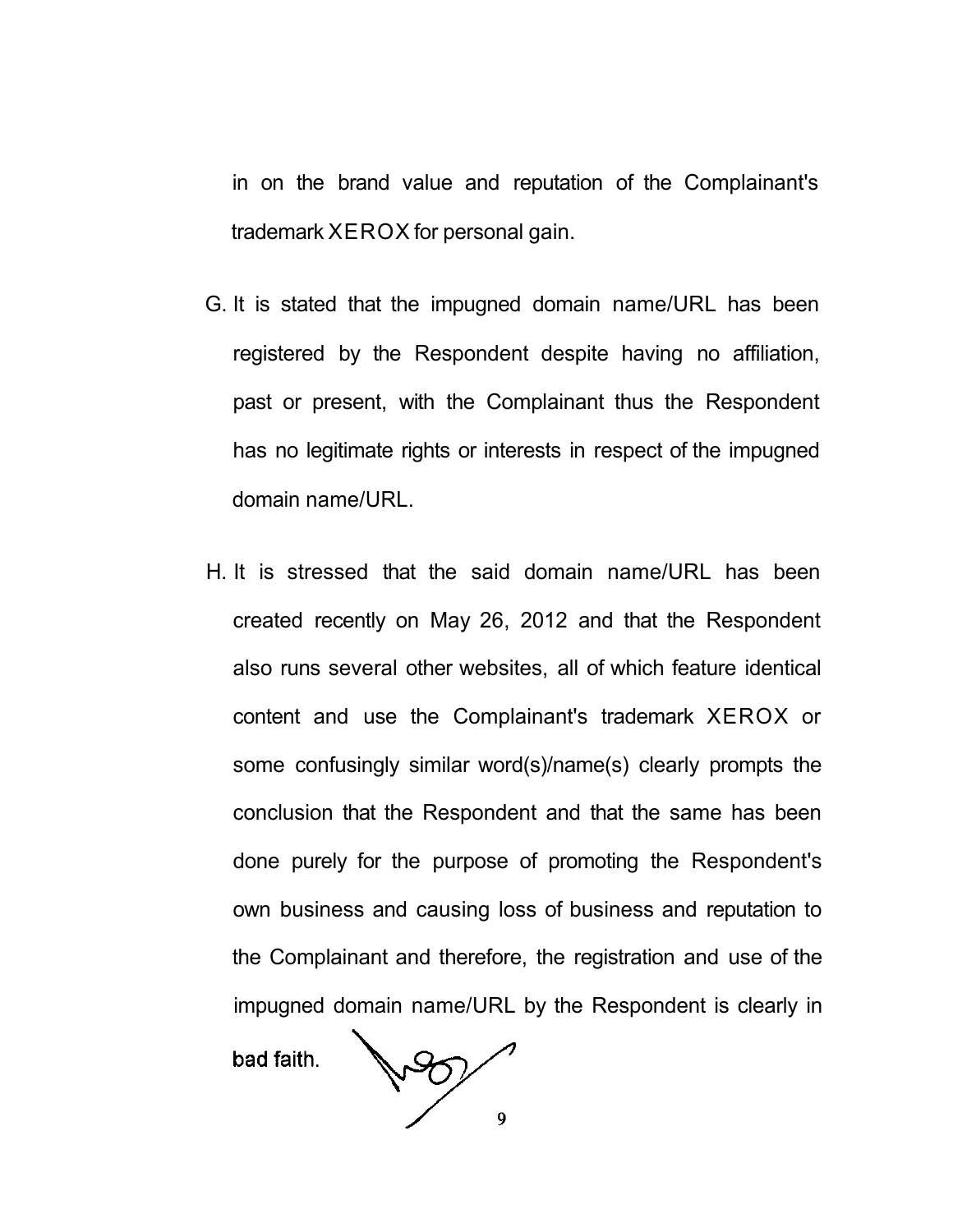I. The Complainant also states that no other legal proceeding(s) have been commenced, terminated or are pending in connection with or relating to the domain name that is the subject of the present Complaint and thus prays that the.IN Registry of NIXI be directed to transfer the domain name/URL of the Respondent - [http://www.ganeshxerox.in -](http://www.ganeshxerox.in) to the Complainant or, in the alternate, cancel the registration of the said domain name/URL and cause it to be deleted/removed besides claiming the costs of the present proceedings.

### **ORDER**

7. This Tribunal has considered the allegations of the complainants and has seen that the Respondent despite being aware of the present proceedings and despite being called upon by this Tribunal to give his correct and complete postal address and take further steps in the present proceedings

voy